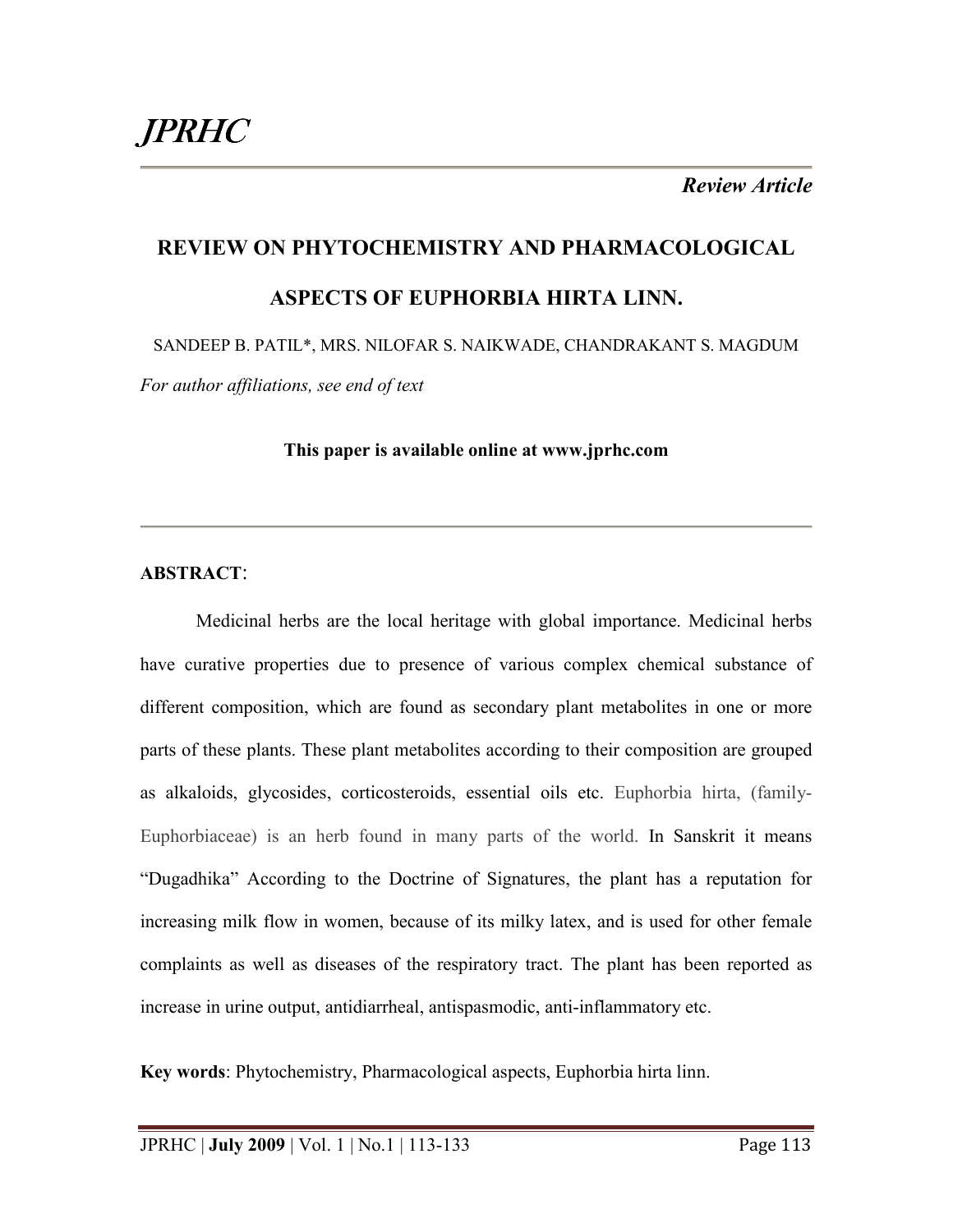## **INTRODUCTION:**

*Euphorbia hirta* L. is a medicinal, rhizomatous herb distributed in Southern Western Ghats of India and Northern East Coast of Tamil Nadu (1). In East and West Africa extracts of the plant are used in treatment of asthma and respiratory tract inflammations. It is also used for coughs, chronic bronchitis and other pulmonary disorders in Malagasy. The plant is also widely used in Angola against diarrhoea and dysentery, especially amoebic dysentery. In Nigeria extracts or exudates of the plant are used as ear drops and in the treatment of boils, sore and promoting wound healing (2).

## **DESCRIPTION:**

Euphorbia Hirta L. Family: (Euphorbiaceae)

Vernacular names: dudhani, dudhi

English name: snake weed

Morphology:

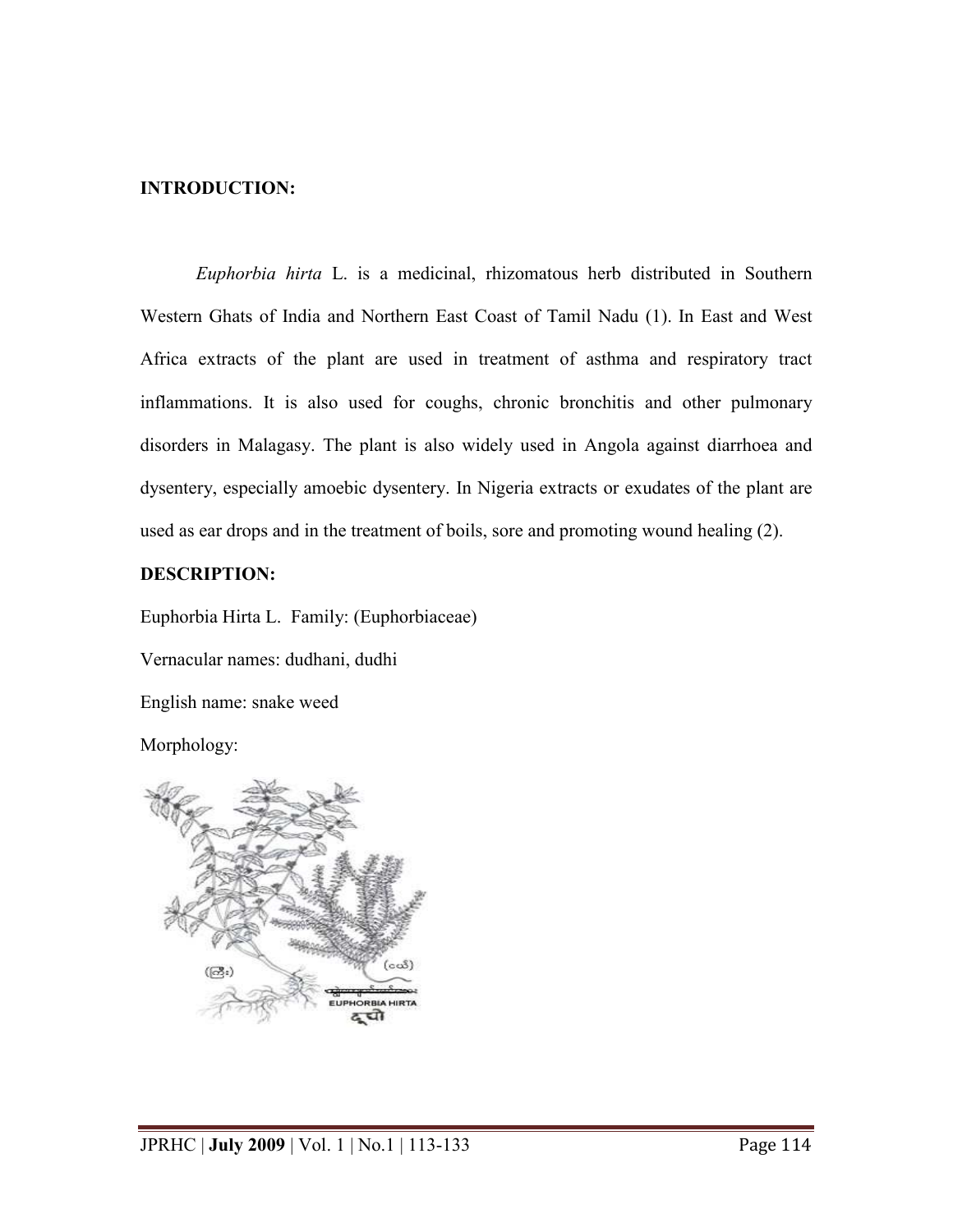

# **Habitat:**

The plant is native to India but is a pan tropical weed, found especially on roadsides and wasteland.

# **Botanical description:**

A small, erect or ascending annual herb reaching up to 50 cm, with hairy stems. The leaves are opposite, elliptical, oblong or oblong-lanceolate, with a faintly toothed margin and darker on the upper surface. The flowers are small, numerous and crowded together in dense cymes about 1 cm in diameter. The fruits are yellow, three-celled, hairy, keeled capsules, 1-2 mm in diameter, containing three brown, four-sided, angular, wrinkled seeds (3).**Parts used:** leaves, stem, flowers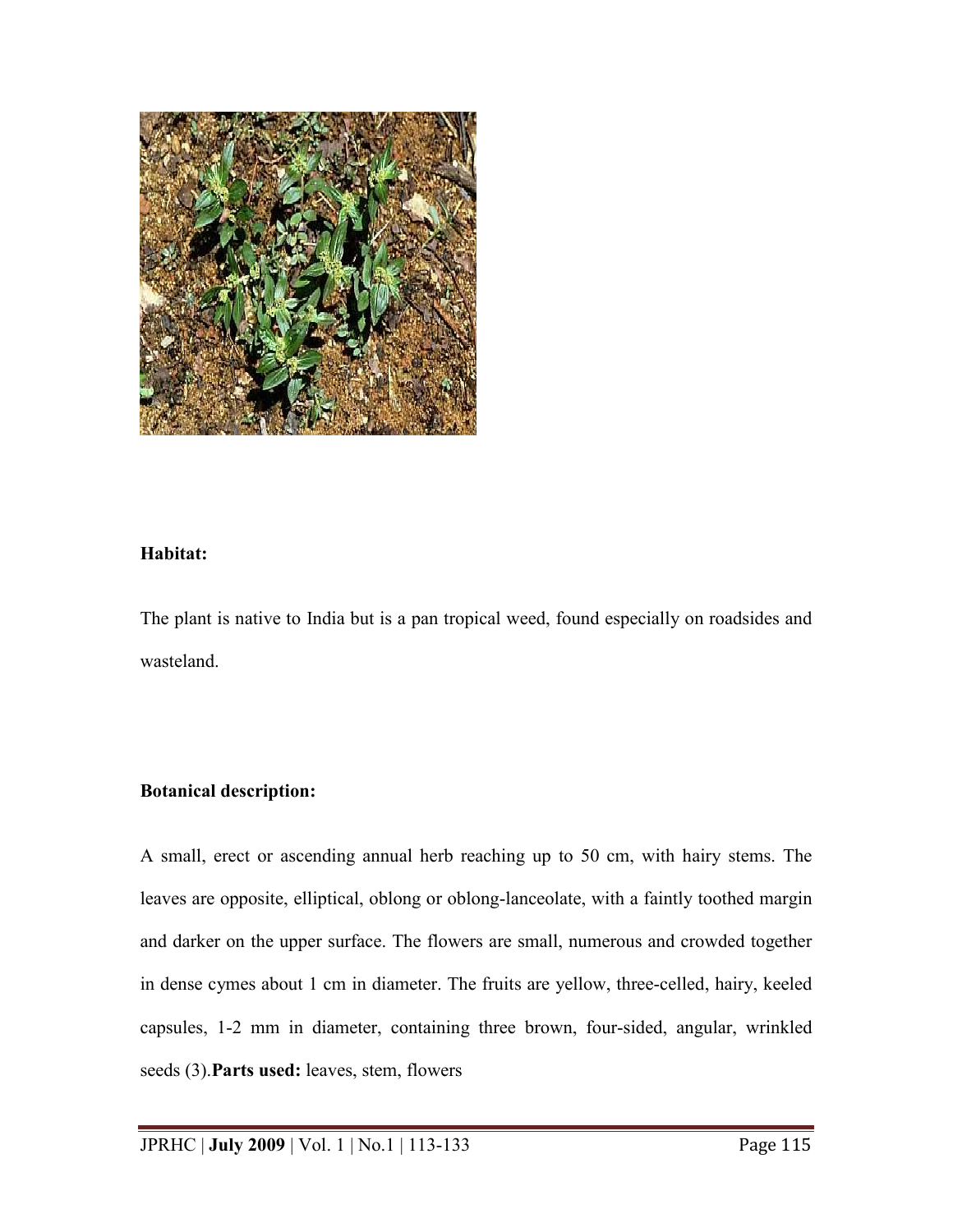## **ETHNOPHARMACOLOGY**:

## **Traditional and modern usage:**

The plant has been used for female disorders but is now more important in treating respiratory ailments, especially cough, coryza, bronchitis and asthma. In India it is used to treat worm infestations in children and for dysentery, gonorrhoea, jaundice, pimples, digestive problems and tumours (4).

#### **Ethnoveternary usage:**

The fresh milky latex is applied to wounds and warts and the root of the plant is used in sprains and inflammation, miscarriage, epilepsy, maggots in wounds and irregular growth of teeth (5).

## **PHYTOCHEMISTRY:**

The aerial parts of plant are well investigated for chemical information (6).

**Flavonoids:** Euphorbianin, leucocyanidol, camphol, quercitrin and quercitol (7, 8).

**Polyphenols:** Gallic acid, myricitrin, 3,4-di-O-galloylquinic acid,2,4,6-tri-O-galloyl-Dglucose, 1 ,2,3 ,4,6-penta-O-galloyl-β- D-glucose (9,10).

**Tannins:** Euphorbins A, B, C, D, E (11).

**Triterpenes and phytosterols**: β-Amyrin, 24-methylenecycloartenol, and β-Sitosterol  $(12)$ .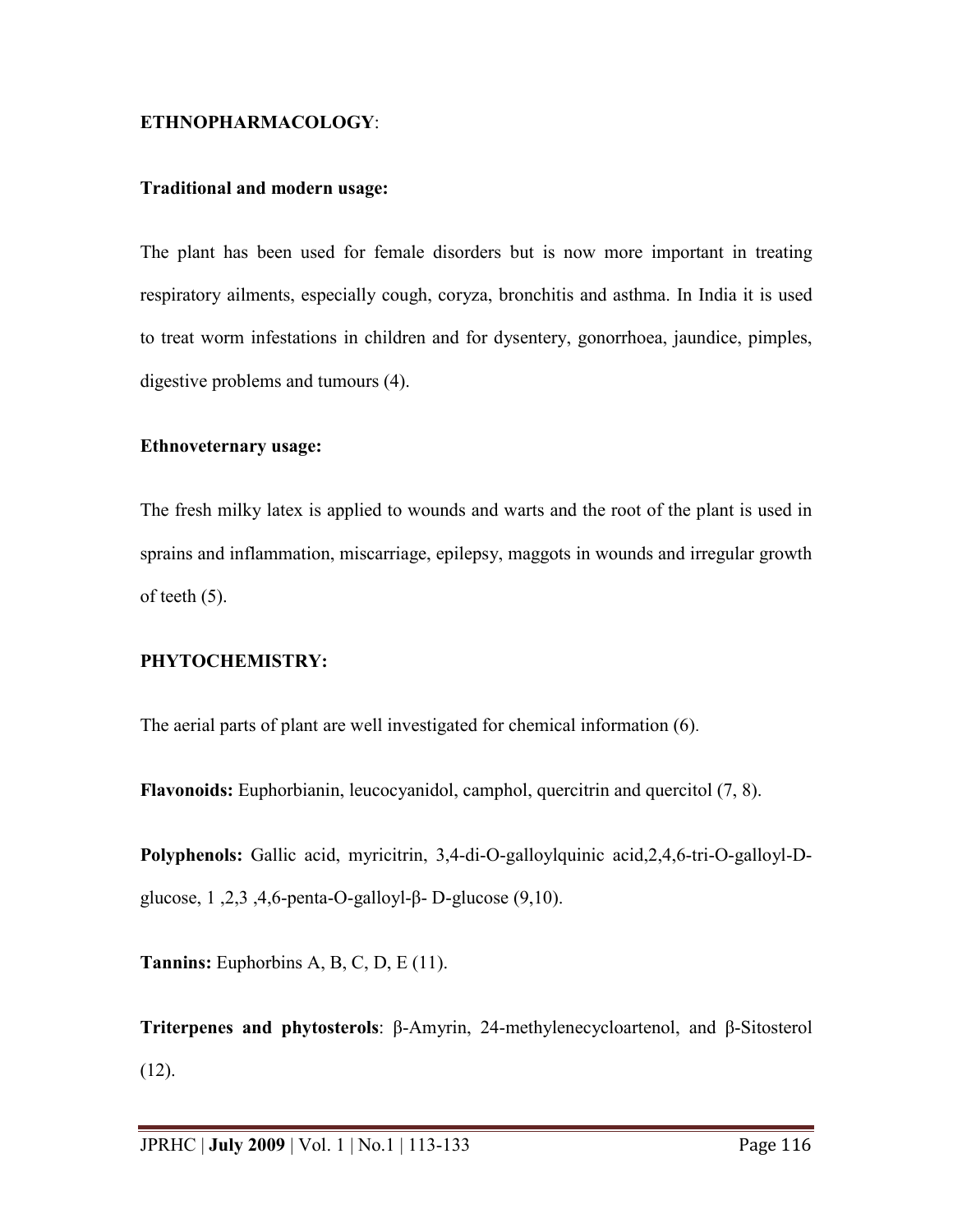**Alkanes:** Heptacosane, n-nonacosane and others (13).

# **Chemical Structure:**



Myricitrin



**Quercitrin** 

Quercitol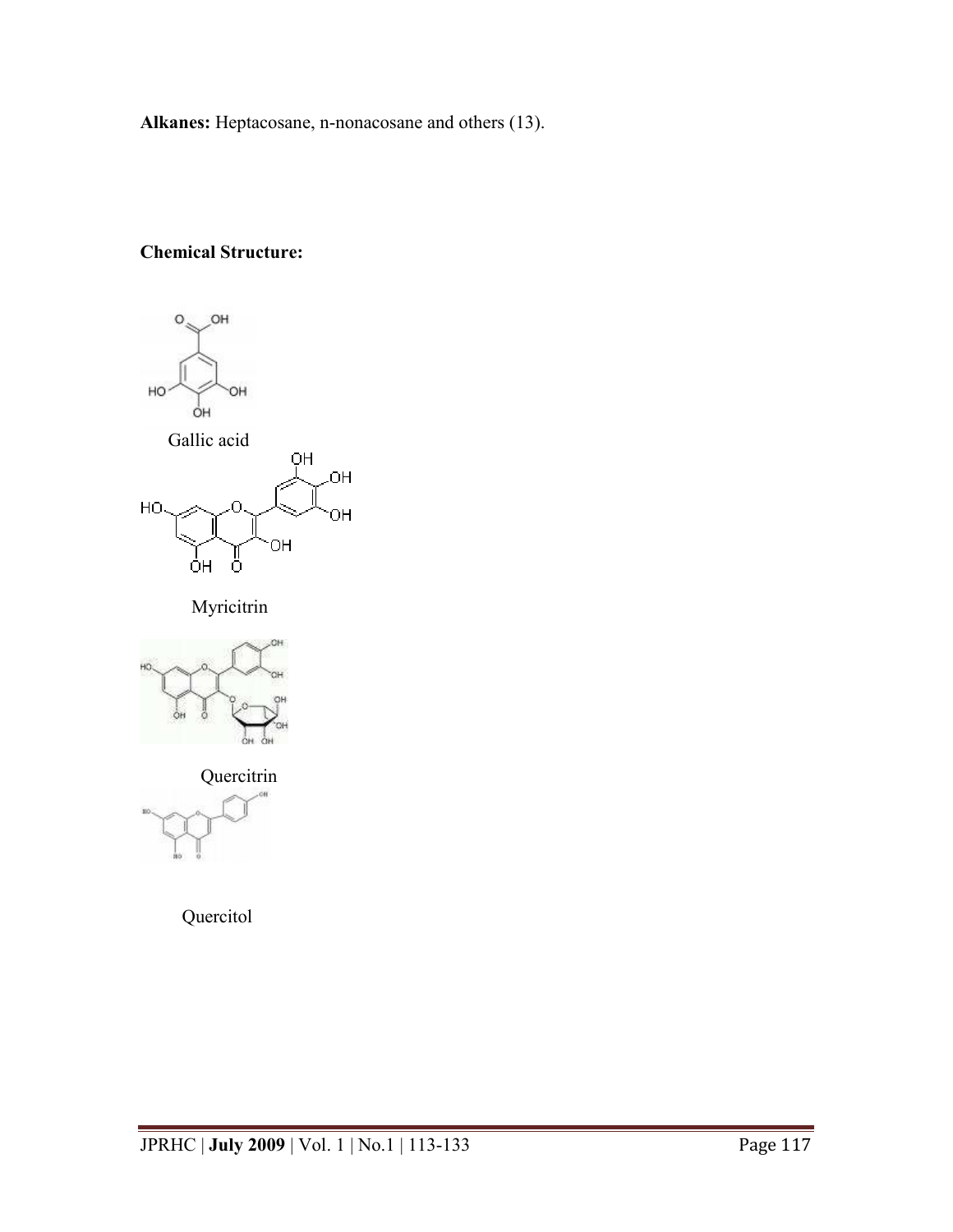## **PHARMACOLOGICAL ACTIVITIES:**

#### **Anti-inflammatory activity:**

The n-hexane extract of the aerial parts of E. hirta and its main constituent triterpenes, β-amyrin, 24-methylenecycloartenol, and β-Sitosterol were evaluated for antiinflammatory effects in mice. Both the extract and the triterpenes exerted significant and dose-dependent anti-inflammatory activity in the model of phorbol acetate-induced ear inflammation in mice. The lyophilized aqueous extract showed analgesic, antipyretic and anti-inflammatory activity in mice and rats. A central depressant activity, expressed by a strong sedative effect associated with anxiolytic effect, was also observed (14).

#### **Sedative and Anxiolytic activity**:

Lyophilized aqueous extract of Euphorbia hirta L. (Euphorbiaceae) has been evaluated for behavioral effects in mice. Sedative properties could be confirmed with high doses (100 mg of dried plant/kg, and more), by a decrease of behavioral parameters measured in non-familiar environment tests, whereas anticonflict effects appeared at lower doses (12.5 and 25 mg of dried plant/kg), by an enhancement of behavioral parameters measured in the staircase test and in the light/dark choice situation test. These findings validate the traditional use of E. hirta as a sedative and reveal original anxiolytic properties (15).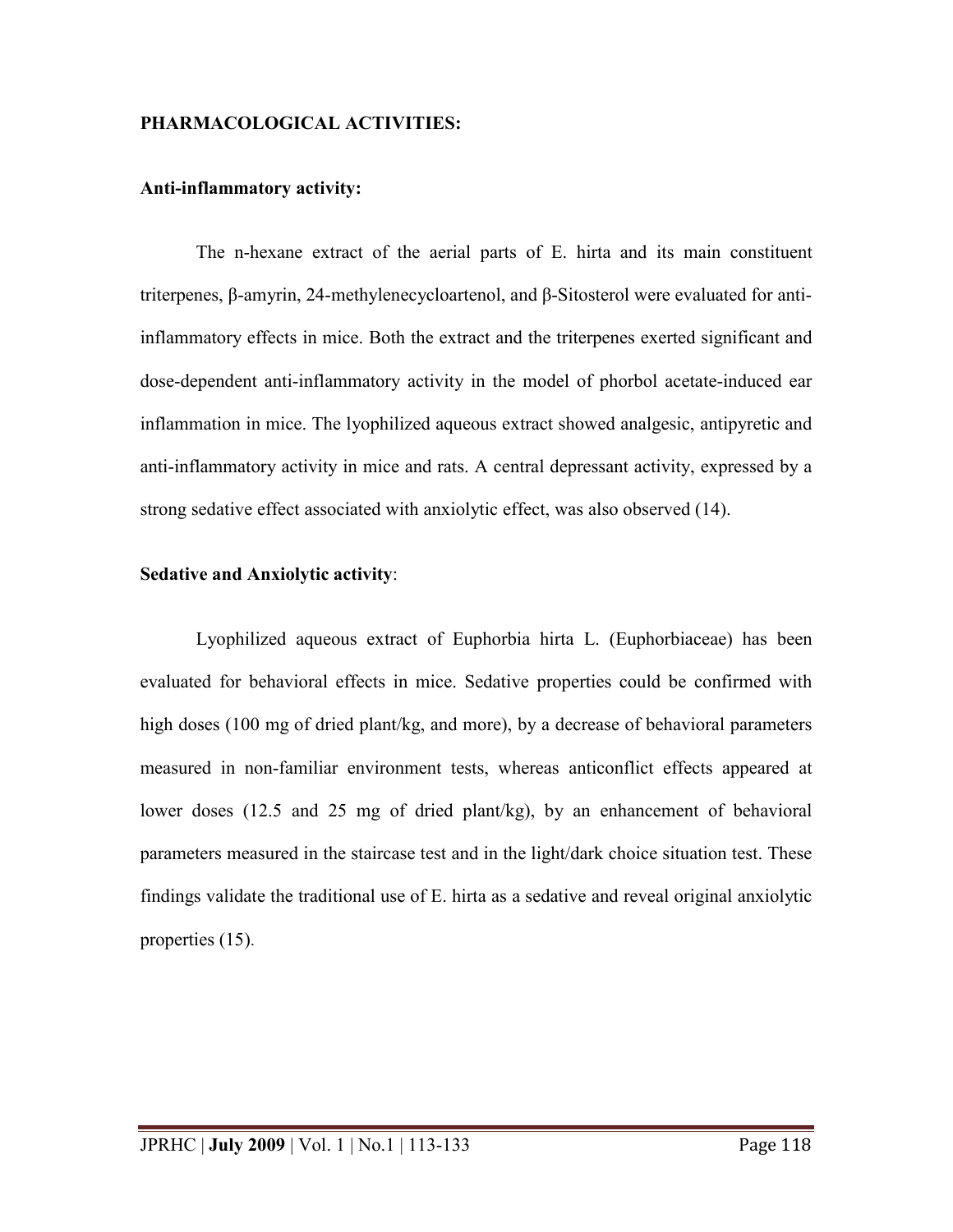## **Antidiarrhoeal activity:**

The antidiarrhoeal activity of a lyophilized decoction of the whole plant was investigated in mice. It demonstrated activity in experimental models of diarrhoea induced by castor oil, arachidonic acid and prostaglandin E. Quercitrin, a flavonoid glycoside isolated from Euphorbia hirta, showed anti diarrhoeal activity, at doses of 50 mg/kg, against castor oil- and PGE2-induced diarrhoea in mice, but not when magnesium sulphate was used as a cathartic agent. It also delayed small intestinal transit in the rat if this was accelerated with castor oil, but did not modify the fluid transport across the colonic mucosa when administered intraluminally. However, quercetin, the aglycone of quercitrin, increased colonic fluid absorption in the presence of secretagogue compounds, suggesting that the antidiarrhoeal activity of quercitrin is due to its aglycone, which is released by the glycoside in the intestine(16, 17).

#### **Antibacterial activity:**

Antibacterial effect of compounds extracted from Camellia sinensis L. and the methanol extract of Euphorbia hirta L. were studied against dysentery causing Shigella spp. using the Vero cell line. The antibacterial effects of a methanol extract of E. hirta was demonstrated in vitro using species of Shigella. The extract was non-cytotoxic and antibacterial (18).

#### **Anticancer activity:**

 Cytotoxicity studies of the extracts were performed using the cell line and the non-cytotoxic concentration of the extract was tested for antibacterial activity against the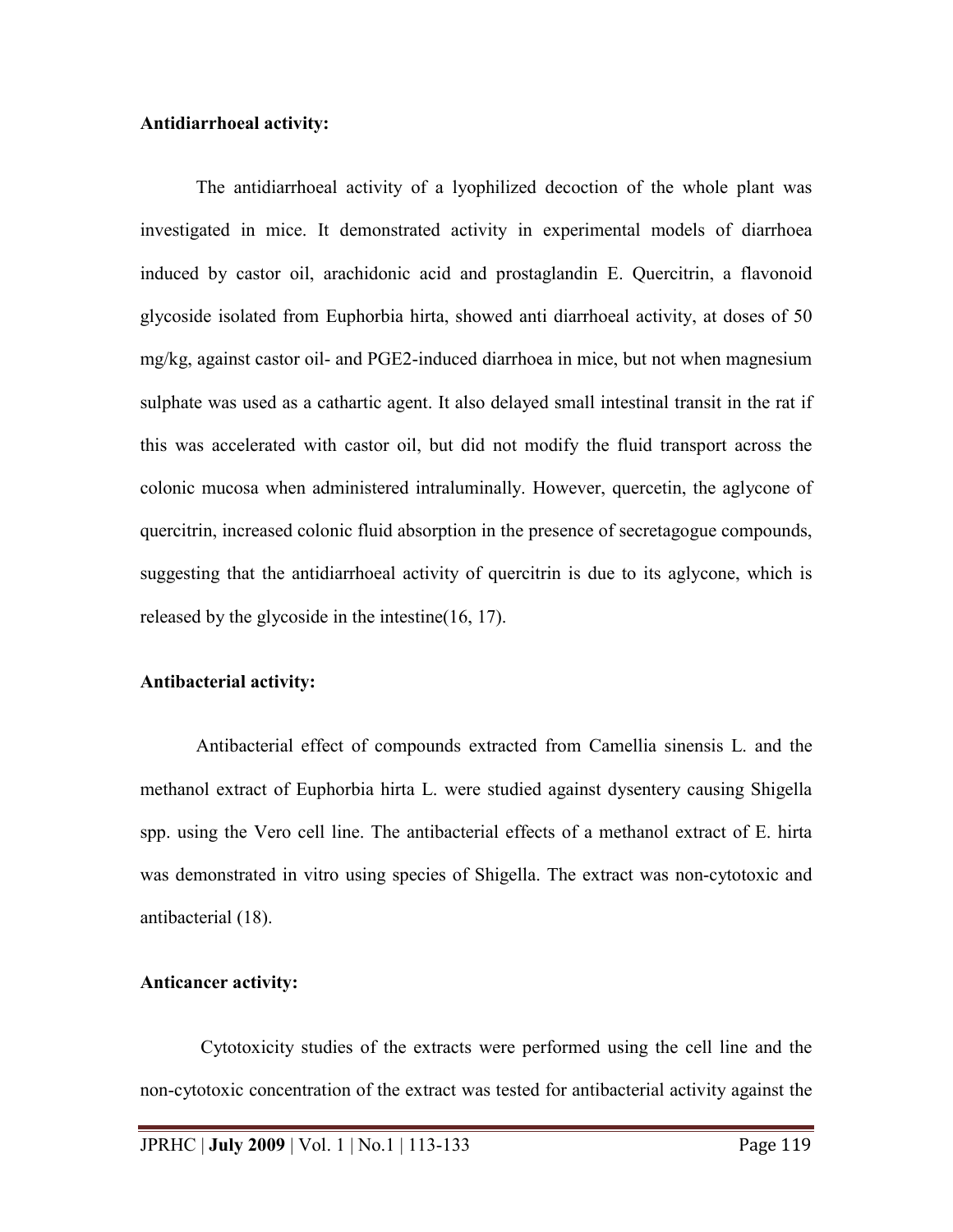cytopathic dose of the pathogen. These extracts were found to be non-cytotoxic and effective antibacterial agentsExtracts of Euphorbia hirta have been found to show selective cytotoxicity against several cancer cell lines. The plant is useful in effective treatment of cancers, particularly malignant melanomas and squamous cell carcinomas (18).

## **Antidiarrhoeal activit** :

Forty six aqueous extracts from 38 medicinal plant species belonging to different families were selected on the basis of their traditional medicinal use as antidiarrheal agents. Only 8 plant extracts (17.39%) proved as antidiarrheal agents by a triple pronounced antibacterial, antiamoebic and antispasmodic action. They include aqueous extracts from Euphorbia hirta whole plant, leaves of Psidium guajava and Tithonia diversifolia, root bark of Alchornea cordifolia, Heinsia pulchella, Paropsia brazzeana, Rauwolfia obscura and Voacanga Africana (19).

# **Diuretic activity:**

The diuretic effect of the E. hirta leaf extracts were assessed in rats using acetazolamide and furosemide as standard diuretic drugs. The water and ethanol extracts (50 and 100 mg/kg) of the plant produced time-dependent increase in urine output. Electrolyte excretion was also significantly affected by the plant extracts. This study suggests that the active component(s) in the water extract of E. hirta leaf had similar diuretic spectrum to that of acetazolamide. These results validate the traditional use of E. hirta as a diuretic agent by the Swahilis and Sukumas (20).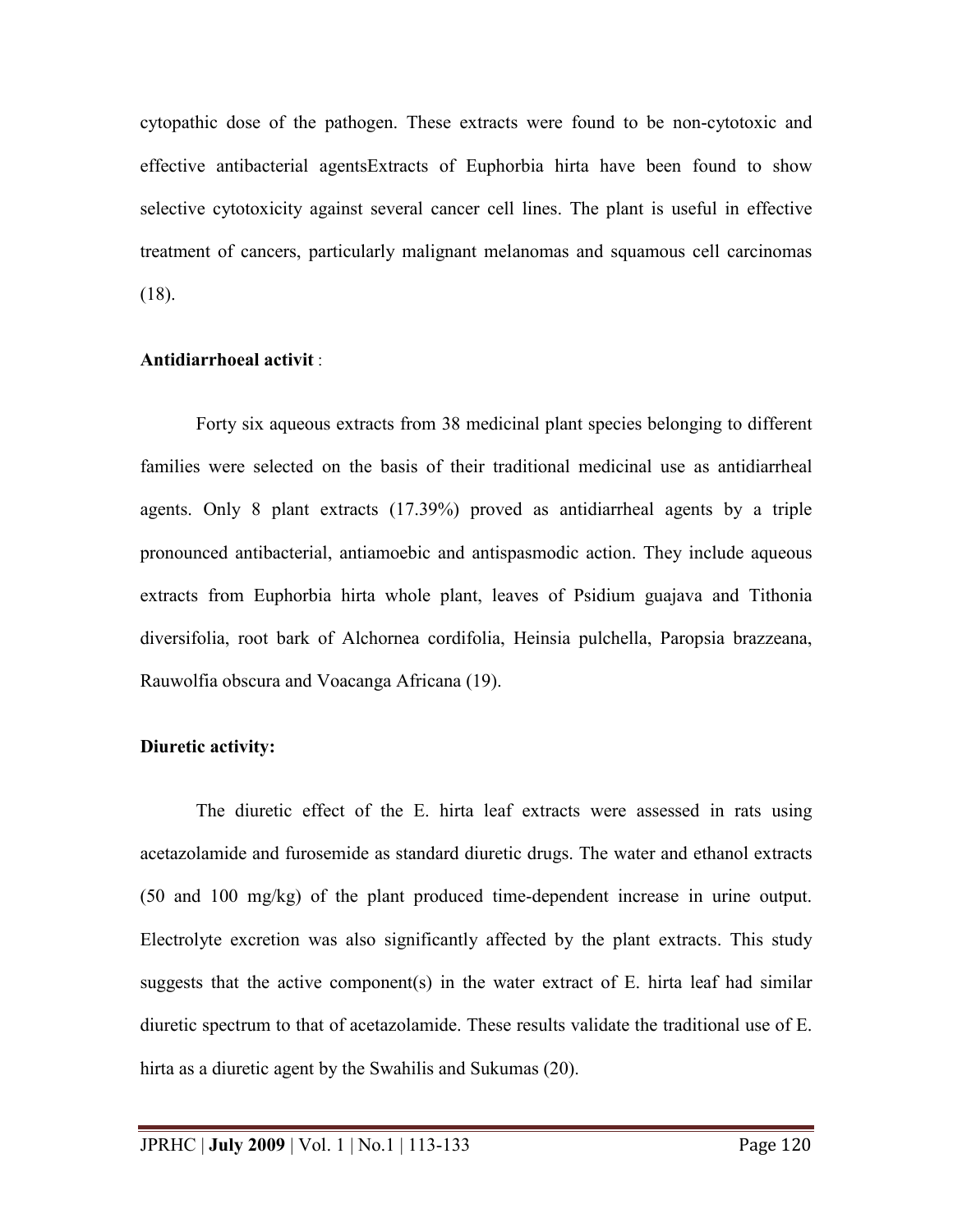#### **Antimalerial activity**:

Twenty extracts including ten EtOH and ten CH2Cl2 from different parts of nine African medicinal plants used in Congolese traditional medicine for the treatment of malaria, were submitted to a pharmacological test in order to evaluate their effect on P. falciparum growth in vitro. Of these plant species, 14 (70%) extracts including EtOH and CH2Cl2 from Cassia occidentalis leaves, Cryptolepis sanguinolenta root bark, Euphorbia hirta whole plant, Garcinia kola stem bark and seeds, Morinda lucida leaves and Phyllanthus niruri whole plant produced more than 60% inhibition of the parasite growth in vitro at a test concentration g/ml. Extracts from E. hirta, C. sanguinolenta and M. morindoides showed u of 6 a significant chemosuppression of parasitaemia in mice infected with P. berghei berghei at orally given doses of 100-400 mg/kg per day (21).

#### **Antiamoebic activity and Antispasmodic activity:**

The polyphenolic extract of the whole plant inhibited the growth of Entamoeba histolytica with a minimum active concentration of less than 10 pg/ml. The same extract, at a concentration of 80  $\mu$ g/ml in an organ bath, also exhibited more than 70% inhibition of acetylcholine and/or KCI solution-induced contractions on isolated guinea pig ileum (22).

#### **Antiplasmodial activity:**

The in vitro Antiplasmodial activity of seven EtOH extracts and twenty fractions from the partition of the initial ethanolic extracts from seven African medicinal plants used in the Democratic Republic of Congo for the treatment of malaria was evaluated.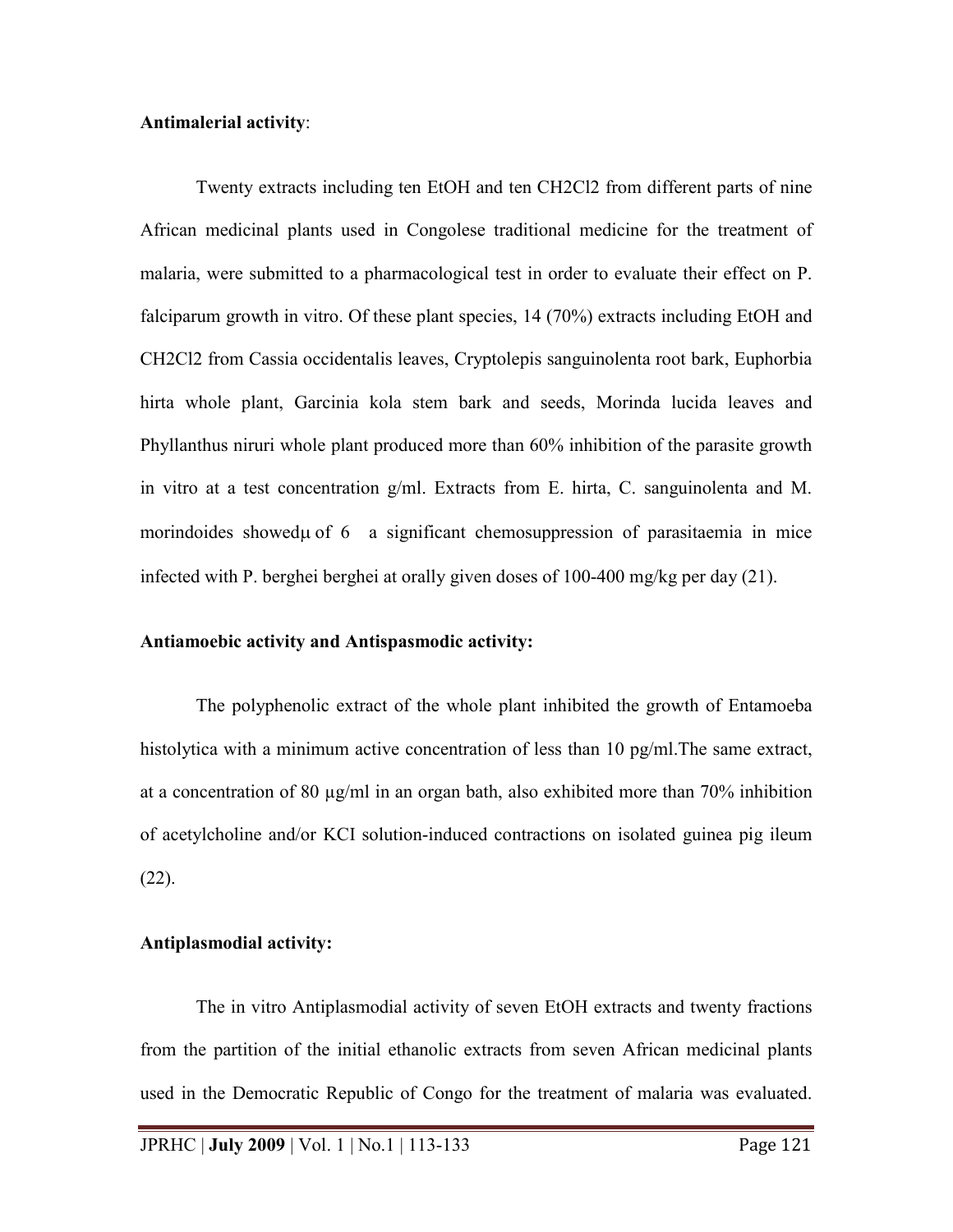The most active EtOH extracts (IC50  $\leq$  g/ml) were those from  $\mu$ 3 Euphorbia hirta whole plant and others four plants. The observed antiplasmodial activity may be related to the presence of terpenes, steroids, coumarins, flavonoids, phenolic acids, lignans, xanthones and anthraquinones (23).

## **Molluscicidal activity:**

The aqueous stem bark and leaf extracts of plant Euphorbia hirta (family-Euphorbiaceae) have potent molluscicidal activity. Sub-lethal doses (40% and 80% of LC50) of aqueous stem bark and leaf extracts of this plant also significantly  $(P<0.05)$ alter the levels of total protein, total free amino acid, nucleic acids (DNA and RNA) and the activity of enzyme protease and acid and alkaline phosphatase in various tissues of the vector snail Lymnaea acuminata in time and dose dependent manner (24).

## **Galactogenic activity:**

The powdered plant, given to female guinea pigs before puberty, increased the development of the mammary glands and induced secretion (25).

## **Antifertility activity:**

 Euphorbia hirta at a dose level of 50 mg/kg body weight reduced the sperm motility and density of cauda epididymal and testis sperm suspension significantly, leading eventually to 100% infertility (26).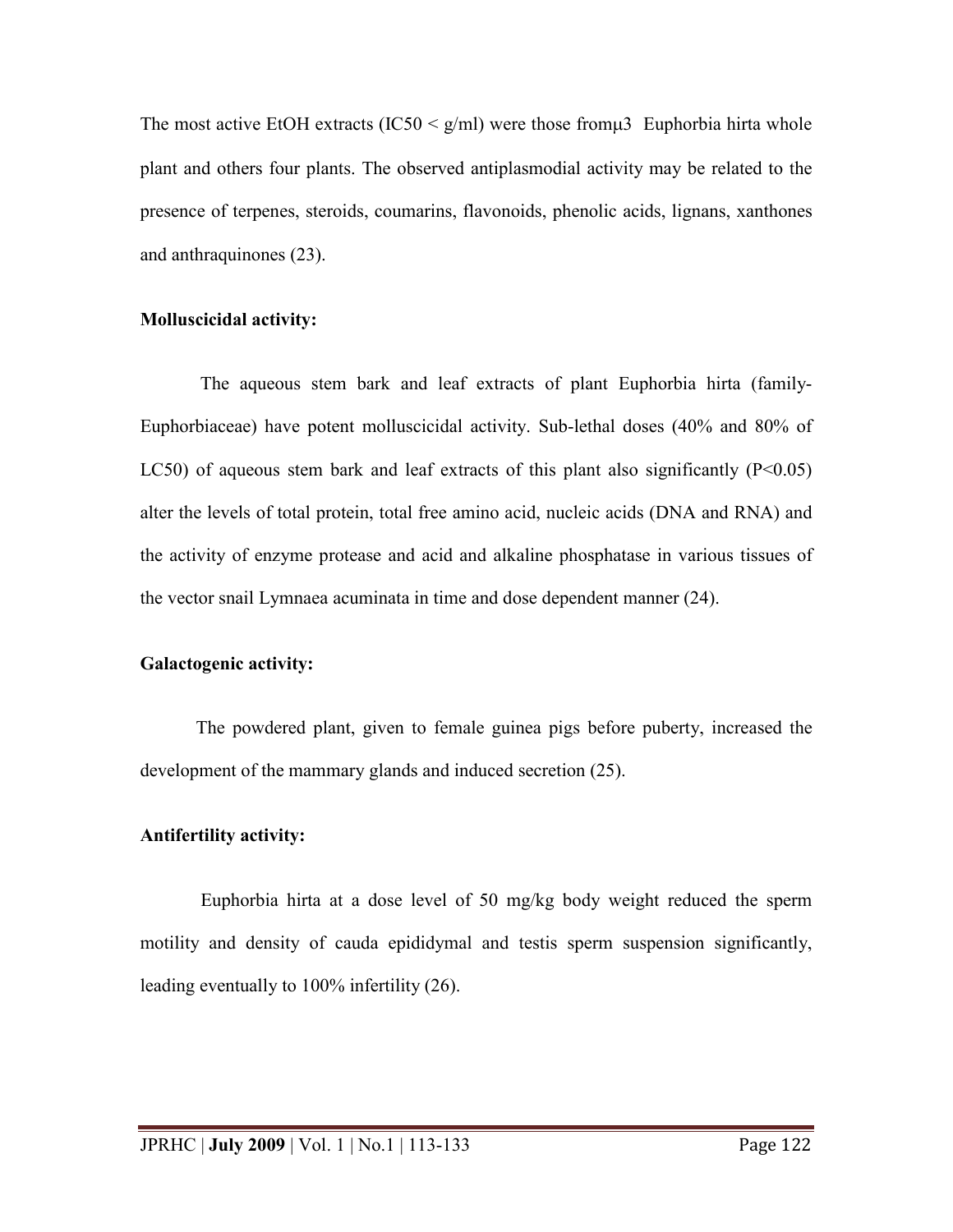## **Aflatoxin inhibition activity:**

An aqueous extract significantly inhibited aflatoxin production on rice, wheat, maize and groundnut (27).

# **Anti-platelet aggregation and anti-inflammatory**:

Aqueous extracts of Euphorbia hirta strongly reduced the release of prostaglandins I2, E2, and D2. Additionally Euphorbia hirta extracts exerted an inhibitory effect on platelet aggregation and depressed the formation of carrageenin induced rat paw oedema. The chemical nature of the active principle of Euphorbia hirta could be characterized as (a) compound(s) of medium polarity in the molecular weight range of 1000 to 3000 Da (28).

# **Anti-Helicobacter pylori activity**:

The Euphorbia hirta possessed lower anti-Helicobacter pylori effects (29).

# **Repellent and antifeedant effect:**

The ethanol extracts of Euphorbia hirta present the repellent and antifeedant effect. The antifeedant rates of diamondback moth (DBM) Plutella xylostella larvae were all more than 80.00% (30-31).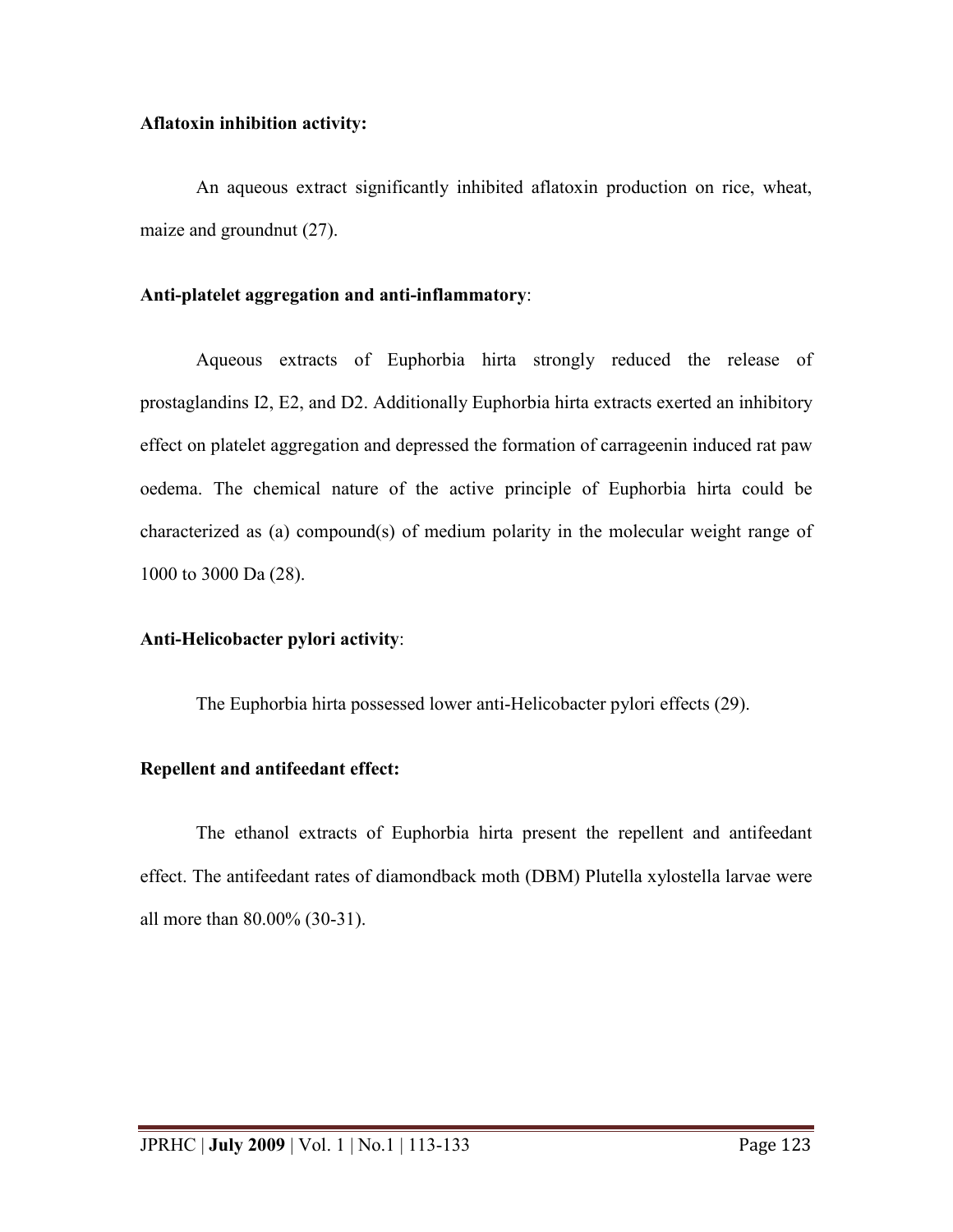#### **Immunomodulatory activity:**

Aqueous and aqueous-alcoholic extracts, containing flavonoids, polyphenols, sterols and terpenes, demonstrated immunostimulant activity. The aqueous extract affected lectin-induced lymphoblast transformation in vitro(32).

## **Antifungal activity:**

An ethanolic extract displayed antifungal activity when tested against the plant pathogens Colletotrichum capsici, Fusarium pallidoroseum, Botryodiplodia theobromae, Alternaria alternata, Penicillium citrinum, Phomopsis caricae-papayae and Aspergillus niger using the paper disc diffusion technique (33).

# **Larvicidal activity**:

Larvicidal activity of ethyl acetate, butanol, and petroleum ether extracts of Euphorbiaceae plants, *Euphorbia hirta*, was tested against the early fourth [instar](http://parasitology.informatik.uni-wuerzburg.de/login/frame.php?splink=/login/n/h//0716.html) larvae of *[Aedes](http://parasitology.informatik.uni-wuerzburg.de/login/frame.php?splink=/login/n/h//0038.html) aegypti* L. and *[Culex q](http://parasitology.informatik.uni-wuerzburg.de/login/frame.php?splink=/login/n/h//0327.html)uinquefasciatus* (Say). The larval mortality was observed after 24 h of exposure. The  $LC_{50}$  value of petroleum ether extract of *E. hirta*, was 272.36 ppm against *A. aegypti* and 424.94against *C quinquefasciatus* (34)*.*

# **Antioxidant activity**:

 Aqueous extract of *Euphorbia hirta* L. was prepared in hot water and crude extract yield (7%w/w) after lyophilization was used for antioxidant potential determination. The total antioxidant potential of crude extract was determined using phosphomolybdenum complex and ferric reducing power (FRAP) assays, which showed 185 µmol of ascorbic acid and 398 µmol Fe (II) equivalent per gram crude extract,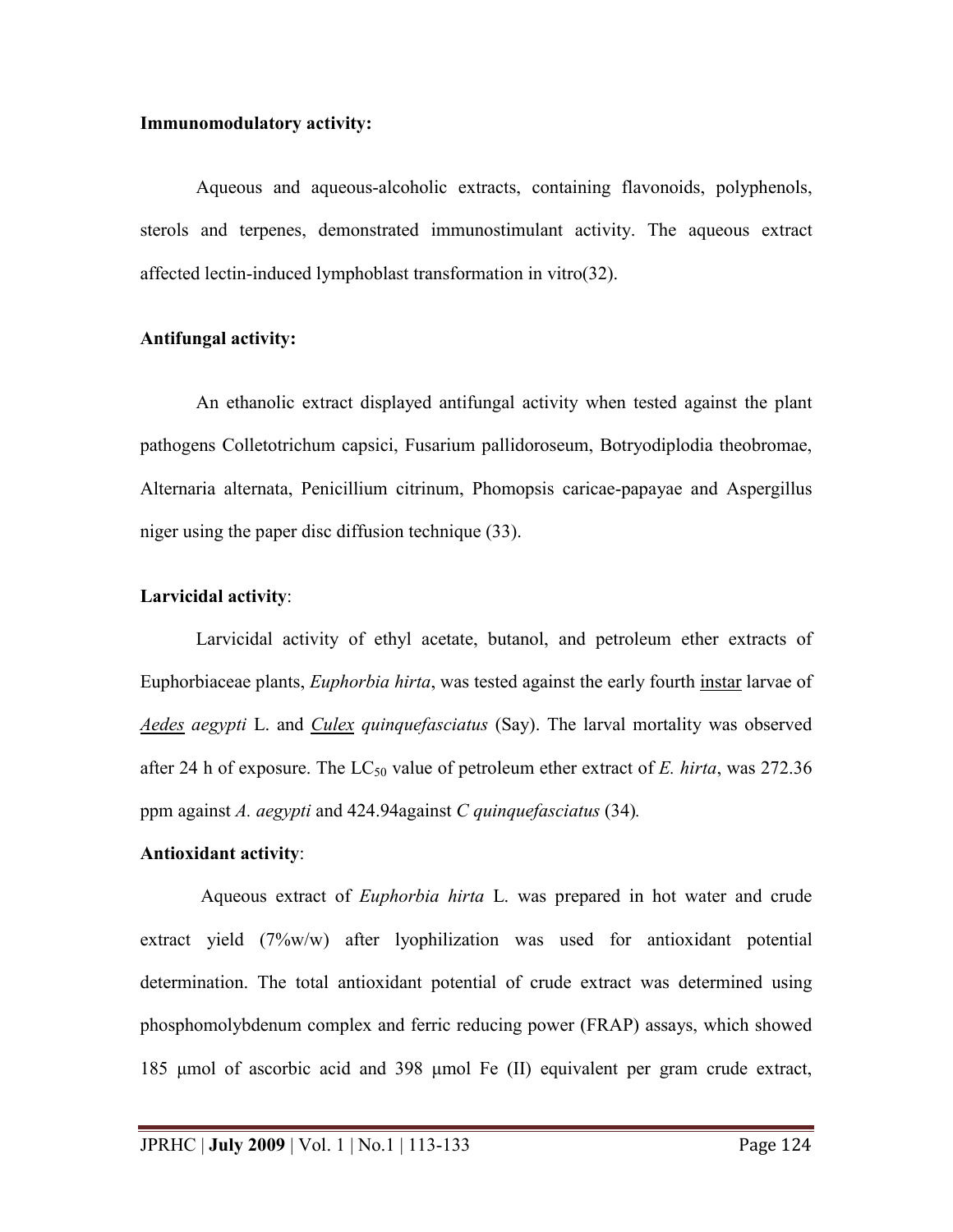respectively. The crude extract exhibited significant free radical scavenging activity of 247 µmol Trolox equivalent per gram crude extract (35).

## **Antibacterial activity**:

Euphorbia hirta L., Seem, for potential antibacterial activity against 5 medically important bacterial strains, namely Bacillus subtilis ATCC6633, Staphylococcus epidermidis ATCC12228, Pseudomonas pseudoalcaligenes ATCC17440, Proteus vulgaris NCTC8313 and Salmonella typhimurium ATCC23564. The antibacterial activity of aqueous and methanol extracts was determined by agar disk diffusion and agar well diffusion method. The methanol extracts were more active than the aqueous extracts. The plant extracts were more active against Gram-positive bacteria than against Gramnegative bacteria. The most susceptible bacteria were B. subtilis, followed by S. epidermidis, while the most resistant bacteria were P. vulgaris, followed by S. typhimurium(36).

# **Serum biochemistry**:

The effects of the chromatographic fractions of *Euphorbia hirta* Linn were administered to rats in graded doses of 400mg/kg, 800mg/kg and 1600mg/kg orally for fourteen days. After fourteen days the serum biochemical parameters total protein, albumin, globulin, alanine aminotransferase (ALT), alkaline phosphatase (ALP), aspartate aminotransferase (AST), total bilirubin, creatinine, and blood urea nitrogen (BUN) significant increase in rats (37).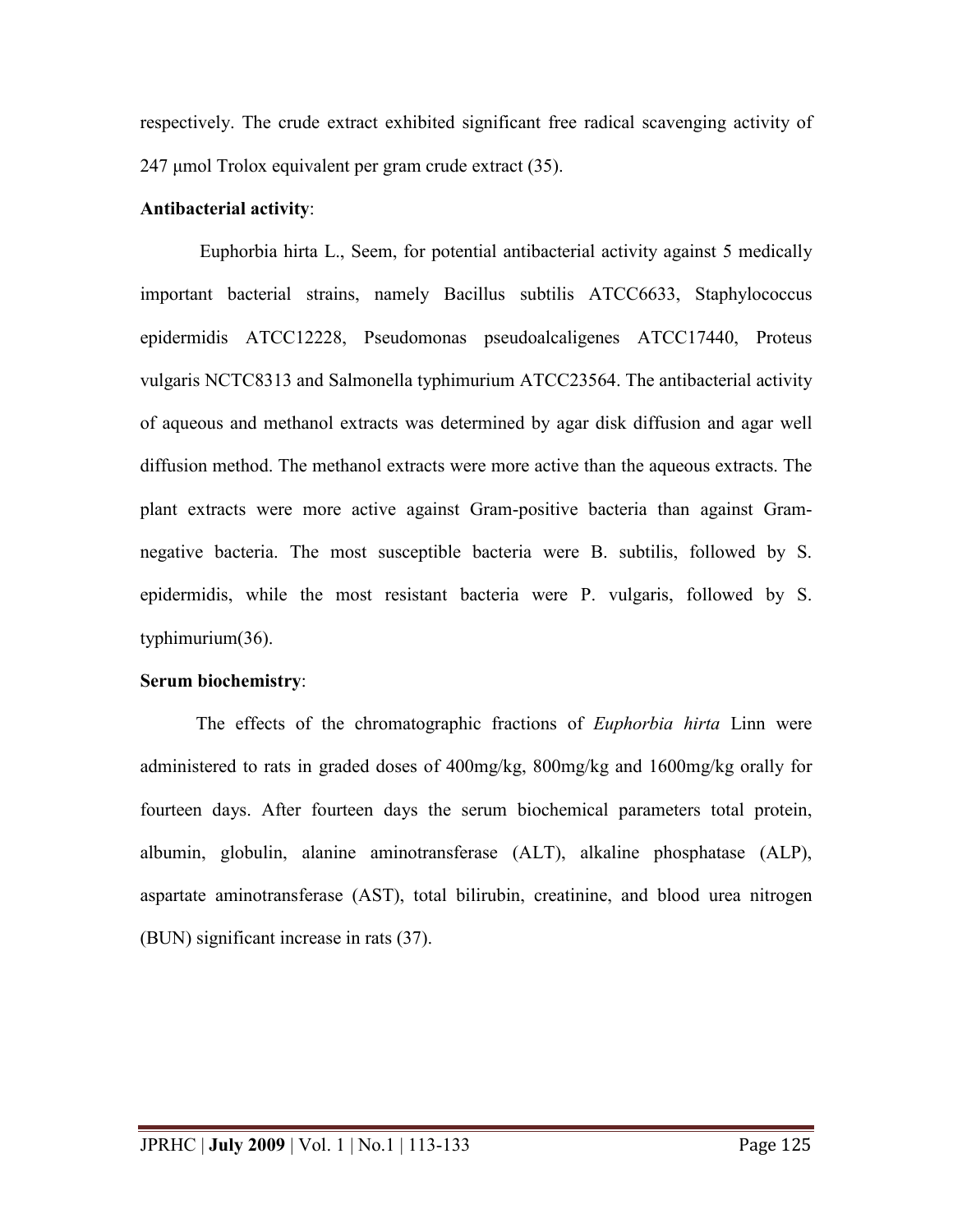#### **Antimicrobial activity (antiacne effect)**:

 *Propionibacterium acnes* and *Staphylococcus epidermidis* have been recognized as pus-forming bacteria triggering an inflammation in acne. The present study was conducted to evaluate antimicrobial activities of Indian medicinal plant against these etiologic agents of acne vulgaris. Ethanolic extracts of *Euphorbia hirta* (roots) was tested for antimicrobial activities by disc diffusion and broth dilution methods. The results from the disc diffusion method showed that *Euphorbia hirta* could inhibit the growth of Propionibacterium acnes (38).

## **Anti-anaphylactic activity**:

The Euphorbia hirta ethanolic extract (EH A001) was found to possess a prominent anti-anaphylactic activity. A preventive effect of EH-A001 given by oral route at dose from 100 to 1000 mg/kg was observed against compound 48/80-induced systemic anaphylaxis. At the same range of dose, EH-A001 inhibited passive cutaneous anaphylaxis (PCA) in rat and active paw anaphylaxis in mice. A suppressive effect of EH-A001 was observed on the release of TNF- $\alpha$  and IL-6 from anti-DNP-HAS activated rat peritoneal mast cells (39).

## **Anthelmintic activity**:

The anthelmintic efficacy of the aqueous crude extract of *Euphorbia hirta* Linn was studied in 20 Nigerian dogs that were naturally infected with nematodes. Results of this study show that the aqueous crude extracts of *E. hirta* after its administration into local dogs produced a significant increase (P< 0.05) in PCV, RBC, Hb conc., TWBC and lymphocyte counts. The faecal egg counts also showed a remarkable and significant reduction in the levels of the identified helminths (40).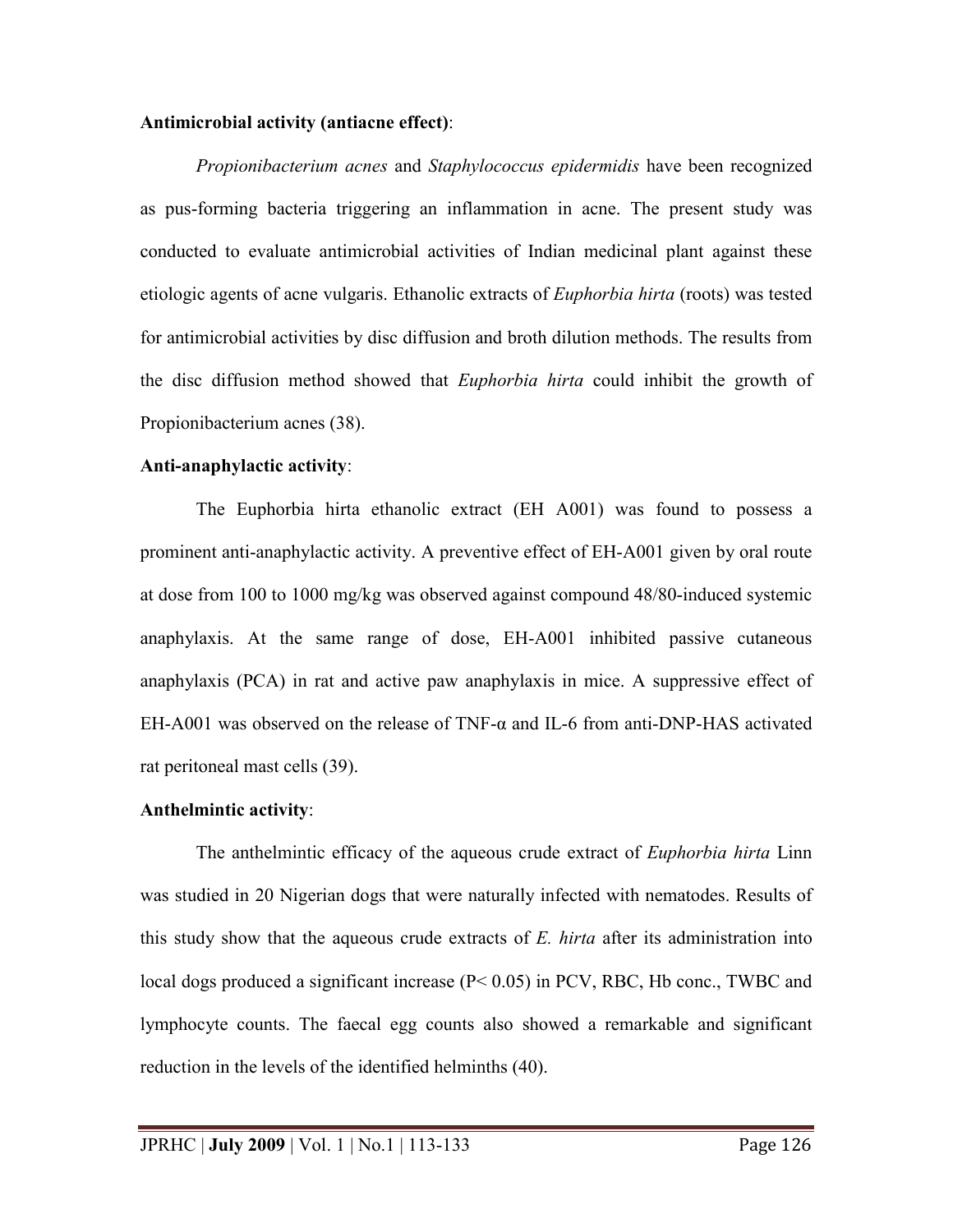## **CONCLUSION**:

Herbal drug which are used in various traditional medicine, needs detailed investigation with ethno-pharmacological approach. In the present review we have made to explorer the all details of the euphorbia hirta information its botany, habitat, ethnoveterinary, traditional and modern uses, it is commonly found as weed on way side and at waste places throughout India. Further studies going on the plant to elaborate the more activity in plant constitutes, therefore there are many plant uses are mentioned in ayurveda on that base go for further studies.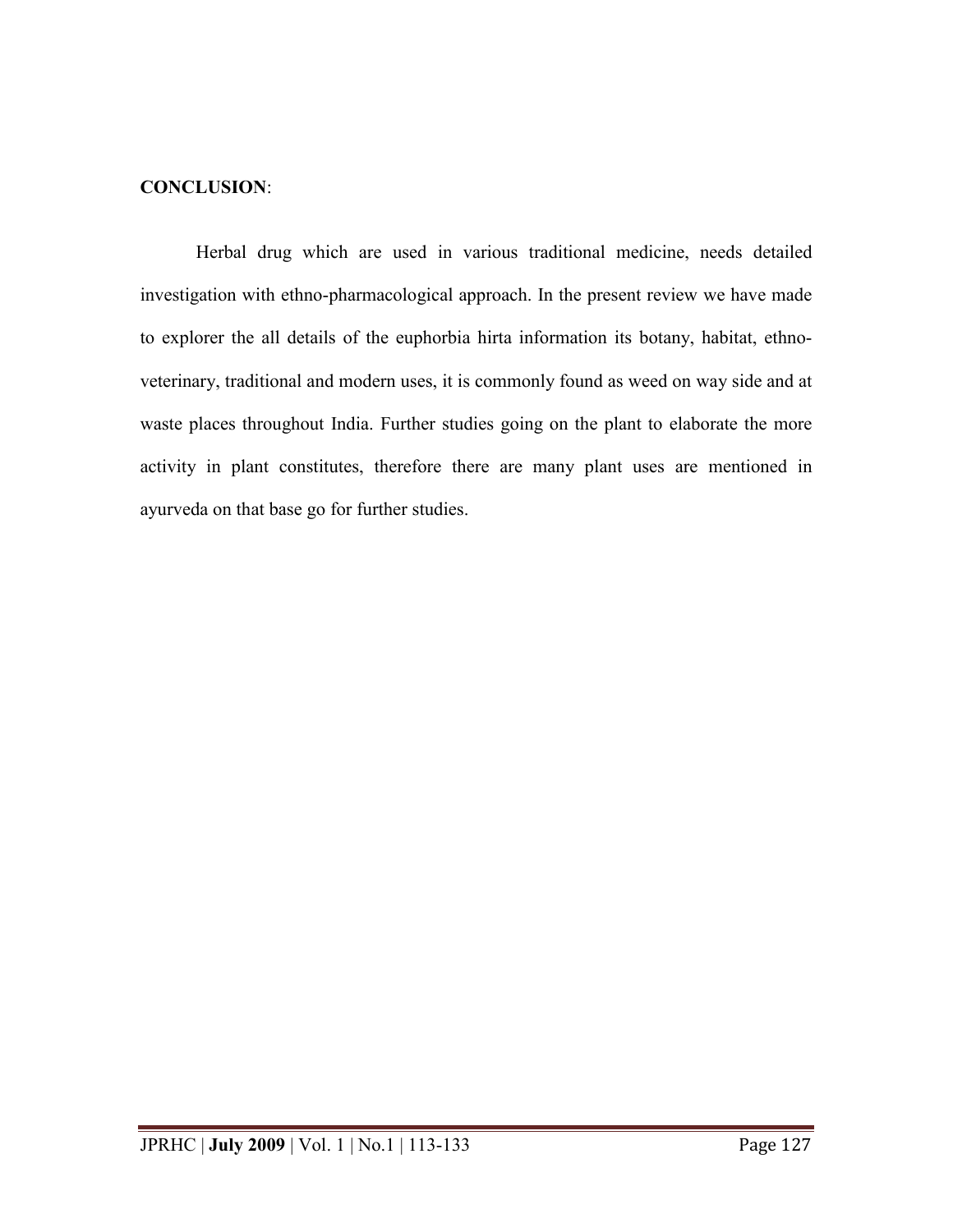#### **REFERENCES**:

- 1) A. Abdul Rahuman, Geetha Gopalakrishnan, P. Venkatesan and Kannappan Geetha, Larvicidal activity of some Euphorbiaceae plant extracts against *Aedes aegypti* and *[Culex q](http://parasitology.informatik.uni-wuerzburg.de/login/frame.php?splink=/login/n/h//0327.html)uinquefasciatus* (D[iptera:](http://parasitology.informatik.uni-wuerzburg.de/login/frame.php?splink=/login/n/h//0403.html) Culicidae), Parasitology Research 2007, 839-6.
- 2) C. Chika Ogueke , N.Jude, Ifeanyi C. Okoli And Beatrice N Anyanwu, Antibacterial Activities And Toxicological Potentials Of Crude Ethanolic Extracts Of Euphorbia hirta, Journal of American Science 2007, 3(3),11-16.
- 3) [http://www.divineremedies.com/euphorbis\\_hirta.htm](http://www.divineremedies.com/euphorbis_hirta.htm)
- 4) K.R. Kirtikar, and B.D. Basu., Indian Medicinal Plants, Periodical Experts Books Agency,  $2<sup>nd</sup>$  edition, Vol. 3, New Delhi 1991.
- 5) M.K. Jha The folk Veterinary system of Bihar a research survey. NDDB, Anand, Gujrat, 1992.
- 6) D. R.Gupta A chemical examination of Euphorbia hirta Linn., Bull Chem Soc Jpn 1966, 39(11), 2532-4.
- 7) P. Blanc, P. Bertrand, G. De saqui-Sannes Flavonoids of Euphorbia hirta. Plantes Med. Phytother1972, 6, 106-109.
- 8) M. Aqil Euphorbianin, a new glycoside from *Euphorbia hirta* Linn. *Global*  Journal of Pure and applied science 1999, 5(3), 371.
- 9) L. [Chen P](http://www.ncbi.nlm.nih.gov/pubmed/2069701?ordinalpos=29&itool=EntrezSystem2.PEntrez.Pubmed.Pubmed_ResultsPanel.Pubmed_RVDocSum)olyphenols from leaves of Euphorbia hirta L, Zhongguo Zhong Yao Za Zhi 1991, 16(1), 38-9.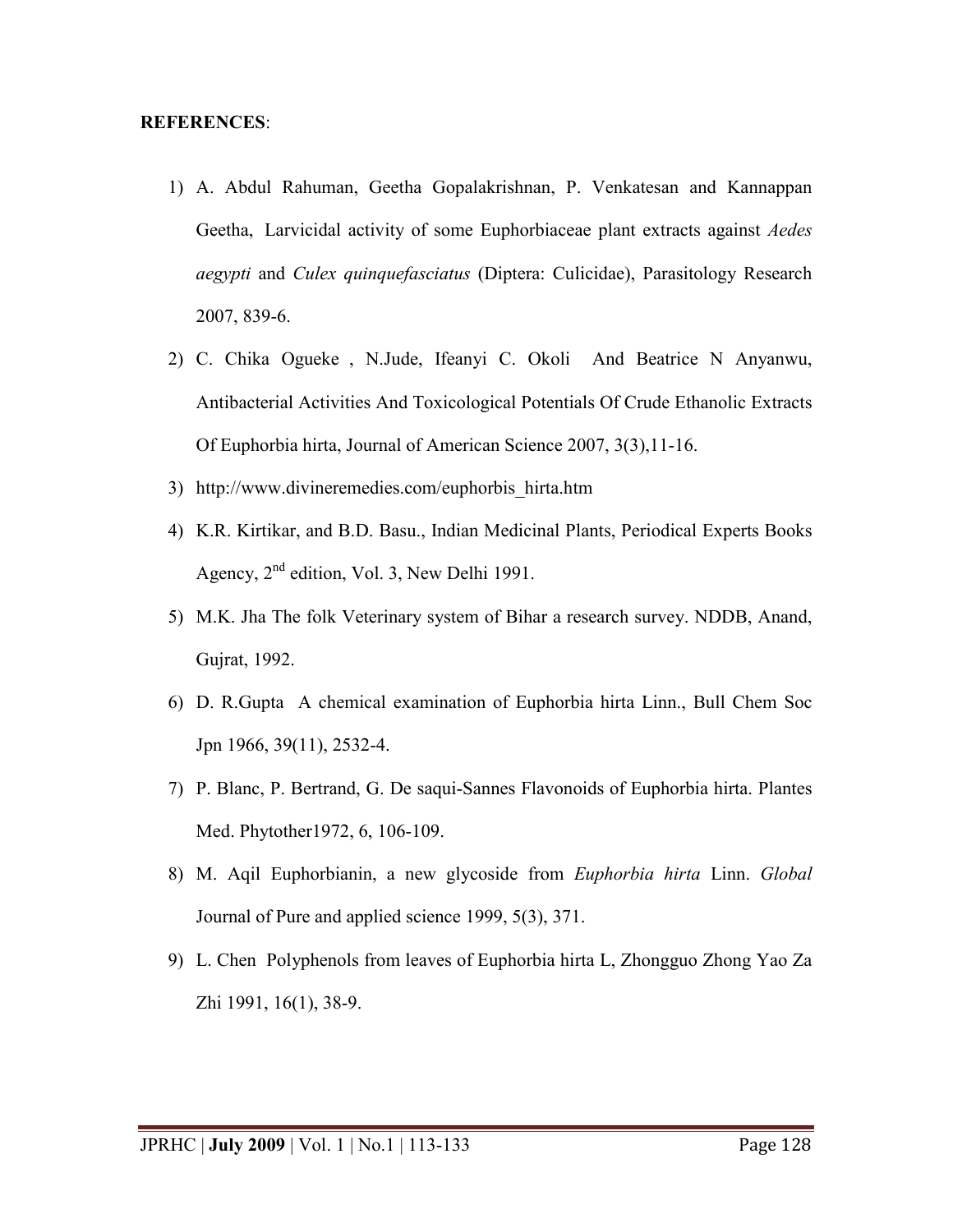- 10) T. Yoshida, L Chen, Tannins and related polyphenols of euphorbiaceous plantsIV. Euphorbins A and B, novel dimeric dehydroellagitannins from euphorbia hirta L. Chemical and Pharmaceutical bulletin1988, 36 (8), 2940.
- 11) T. Yoshida, O. Namba T. Okuda, Hydrolysable tannin oligomers from euphorbiaceae. Tennen Yuki Kagobutsu Toronkai Koen Yoshishu 1989, 31, 601.
- 12) V. Martinz, Antiinflammatory compounds from the n hexane extract of euphorbia hirta, Reviews sociedad Quimica De mexico1999, 43, 103.
- 13) S. Gnecco Distribution pattern of n-alkanes in Chilean species from the Euphorbiaceae family. Boletín de la Sociedad Chilena de Química 1996, 41(3) 229.
- 14) M.C. [Lanhers, J. Fleurentin, P. Cabalion, P. Dorfman, J.M. Pelt.](http://www.ncbi.nlm.nih.gov/pubmed/1973750?ordinalpos=30&itool=EntrezSystem2.PEntrez.Pubmed.Pubmed_ResultsPanel.Pubmed_RVDocSum) Dorfman P, Mortier F. Analgesic, antipyretic and anti-inflammatory properties of Euphorbia hirta. Planta Medica 1991 , 57(3), 225-31.
- 15) M.C. [Lanhers, J. Fleurentin, P. Cabalion, A. Rolland, P. Dorfman, R. Misslin,](http://www.ncbi.nlm.nih.gov/pubmed/1973750?ordinalpos=30&itool=EntrezSystem2.PEntrez.Pubmed.Pubmed_ResultsPanel.Pubmed_RVDocSum) [J.M. Pelt.](http://www.ncbi.nlm.nih.gov/pubmed/1973750?ordinalpos=30&itool=EntrezSystem2.PEntrez.Pubmed.Pubmed_ResultsPanel.Pubmed_RVDocSum) Behavioral effects of Euphorbia hirta L.: sedative and anxiolytic properties. J Ethnopharmacol 1990, 29(2) 189-98.
- 16)J. [Galvez, A. Zarzuelo, M.E. Crespo, J. Jiménez A](http://www.ncbi.nlm.nih.gov/pubmed/8372151?ordinalpos=25&itool=EntrezSystem2.PEntrez.Pubmed.Pubmed_ResultsPanel.Pubmed_RVDocSum)ntidiarrhoeic activity of quercitrin in mice and rats. J Pharm Pharmacol 1993, 45(2), 157-9.
- 17)J. [Galvez, A. Zarzuelo, M.E. Crespo, M.D. Lorente, M.A. Ocete, J. Jiménez](http://www.ncbi.nlm.nih.gov/pubmed/8372151?ordinalpos=25&itool=EntrezSystem2.PEntrez.Pubmed.Pubmed_ResultsPanel.Pubmed_RVDocSum)  Antidiarrhoeic activity of Euphorbia hirta extract and isolation of an active flavonoid constituent. Planta Medica 1993, 59(4), 333-6.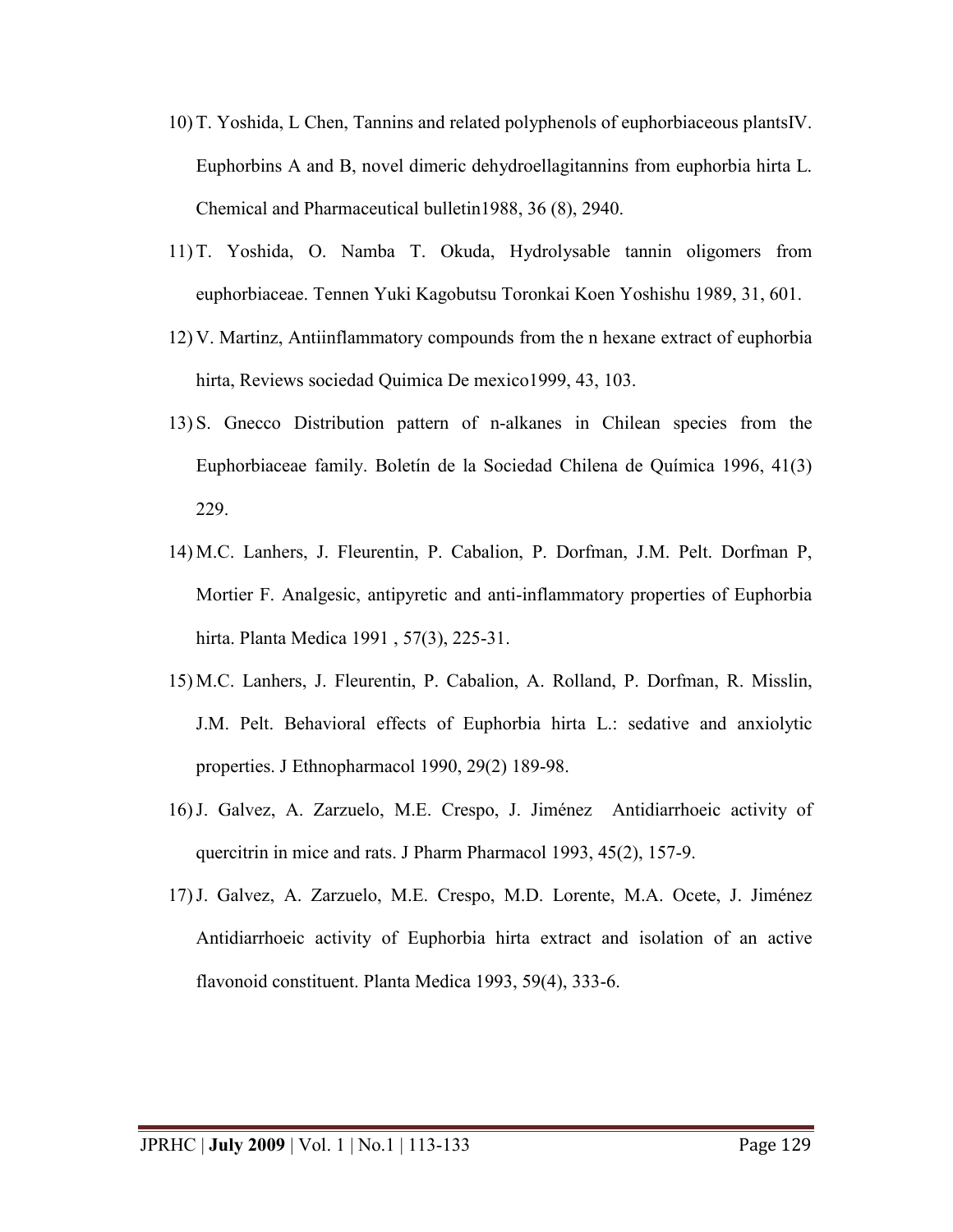- 18) K. Vijaya S. Ananthan, R. Nalini. Antibacterial effect of theaflavin, polyphenon 60 (Camellia sinensis) and Euphorbia hirta on Shigella spp a cell culture study. J Ethnopharmacol. 1995*,* 49(2), 115-8.
- 19) L. Tona, R.K. Cimanga, K. Mesia, C.T. Musuamba, T. De Bruyne, S. Apers, N. Hernans, S. Van Miert, L. Pieters, J. Totte, A.J .Vlietinck. Biological screening of traditional preparations from some medicinal plants used as antidiarrhoeal in Kinshasa, Congo. Phytomedicine 1999, 6(1), 59-66.
- 20) Patricia B. Johnson et al *Euphorbia hirta* leaf extracts increase urine output and electrolytes in rats, Journal of Ethnopharmacology 1999, 65, 63–69.
- 21) L. Tona, R.K. Cimanga, K. Mesia, C.T. Musuamba, T. De Bruyne, S. Apers, N. Hernans, S. Van Miert, L. Pieters, J. Totte, A.J .Vlietinck. Antimalarial activity of 20 crude extracts from nine African medicinal plants used in Kinshasa, Congo. J Ethnopharmacol 1999, 68(1-3), 193-203.
- 22) L. Tona, R.K. Cimanga, K. Mesia, C.T. Musuamba, T. De Bruyne, S. Apers, N. Hernans, S. Van Miert, L. Pieters, J. Totte, A.J .Vlietinck. Antiamoebic and spasmolytic activities of extracts from some antidiarrhoeal traditional preparations used in Kinshasa, Congo. Phytomedicine 2000, 7(1): 31-8.
- 23) L. Tona, R.K. Cimanga, K. Mesia, C.T. Musuamba, T. De Bruyne, S. Apers, N. Hernans, S. Van Miert, L. Pieters, J. Totte, A.J .Vlietinck. In vitro antiplasmodial activity of extracts and fractions from seven medicinal plants used in the Democratic Republic of Congo. J Ethnopharmacol 2004, 93(1), 27-32.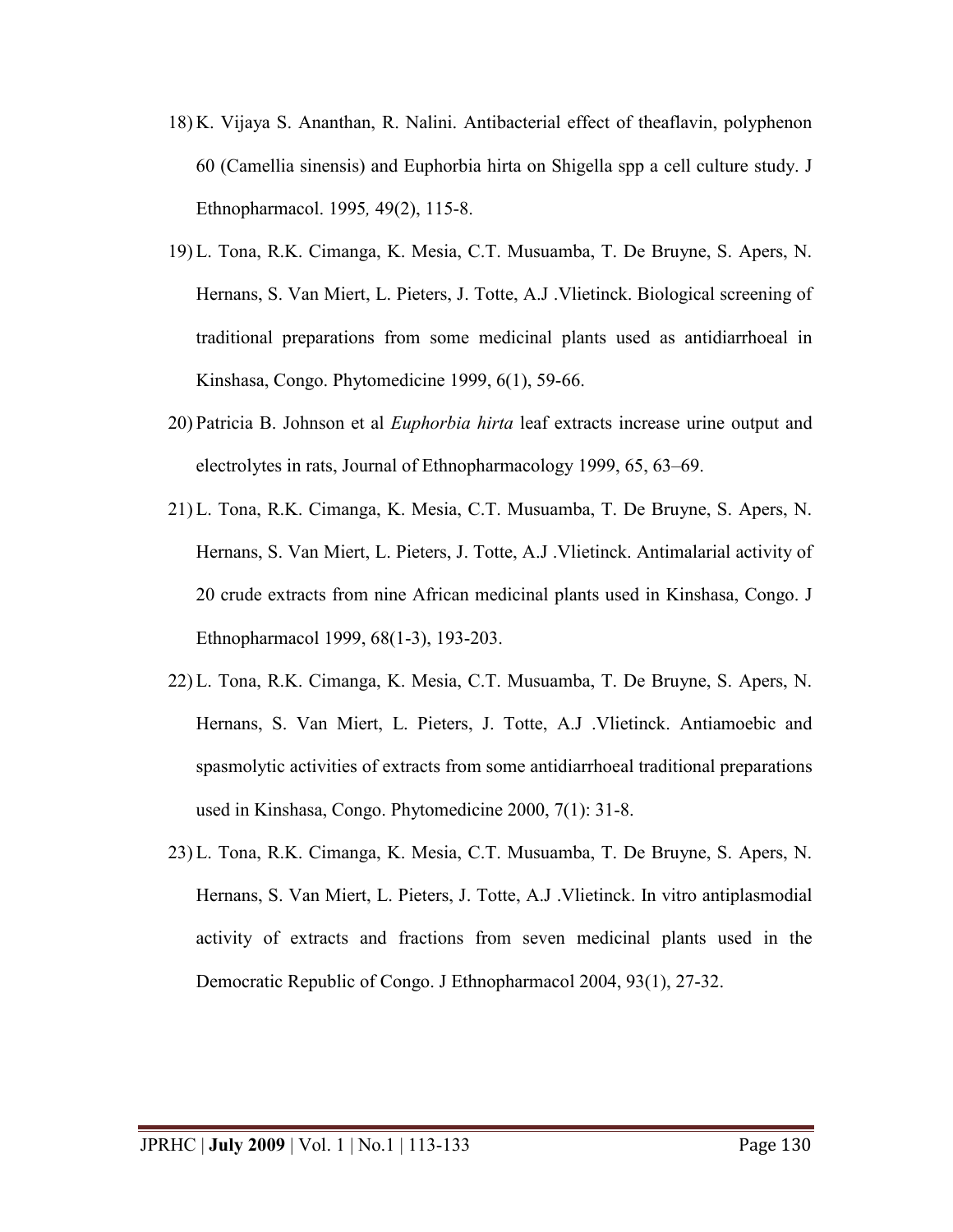- 24) S.K. Singh, R.P. Yadav, S. Tiwari, A. Singh Toxic effect of stem bark and leaf of Euphorbia hirta plant against freshwater vector snail Lymnaea acuminata. Chemosphere 2005, 59(2), 263-70.
- 25) Blanc P et al Galactogenic properties of plants of the African flora: sersalisia djalionensis and E.Hirta. Annales de Biologic Clinique (Paris) 21 (10-12), 829.
- 26) A. Mathur, V.P.Dixit, M.P. Dobal, Antifertility plant product: Euphorbia hirta in males. ( Proceeding of the international symposium on male contraception: present and future, New Delhi. 1995)
- 27) P. Singh K.K. Sinha, Inhibition of alfatoxin production on some agricultural commodites through aqueous plant extracts. Journal of Indian botanical society 1986, 65 (1), 30.
- 28) A. Hiermann et al, Influence of some traditional medicinal plants of Senegal on prostaglandin biosynthesis, J Ethnopharmacol 1994, 42(2), 111-6.
- 29) Y.C. Wang, T. L. Huang Screening of anti-Helicobacter pylori herbs deriving from Taiwanese folk medicinal plants. FEMS Immunol Med Microbiol 2005*.* 43(2), 295-300.
- 30) H. Wei, Y. Hou, G. Yang, J. Fu, M. You. Repellent and antifeedant effect of secondary metabolites of non-host plants on Plutella xylostella. Ying Yong Sheng Tai Xue Bao 2004, 15(3), 473-6.
- 31) H. Wei, Y. Hou, G. Yang, J. Fu, M. You. Evaluation of non-host plant ethanol extracts against Plutella xylostella population. Ying Yong Sheng Tai Xue Bao 2005, 16(6), 1086-9.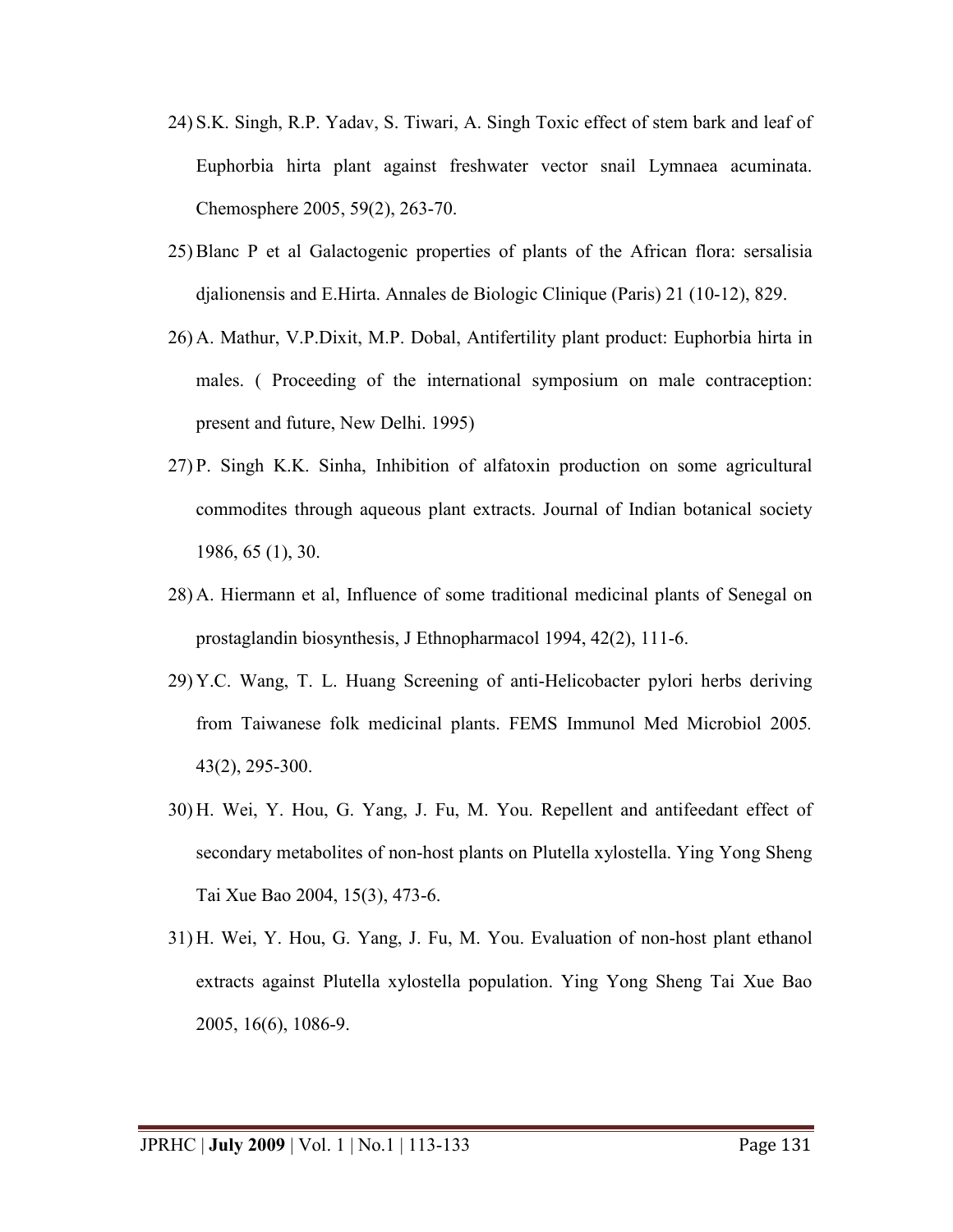- 32) Tamas Szenasi E (Hung) E.Hirta extracts as Immunostimulants. German Patent DE 4102054 (1992).
- 33) S. Mohamed, S. Saka, S.H. EL-Sharkawy, A.M. Ali, S. Muid Antimycotic screening of 58 Malaysian plants against plant pathogens, Pesticide science,1996, 47(3), 259.
- 34) A. Abdul Rahuman, Geetha Gopalakrishnan, P. Venkatesan and Kannappan Geetha, Larvicidal activity of some Euphorbiaceae plant extracts against *Aedes aegypti* and *[Culex q](http://parasitology.informatik.uni-wuerzburg.de/login/frame.php?splink=/login/n/h//0327.html)uinquefasciatus* (D[iptera:](http://parasitology.informatik.uni-wuerzburg.de/login/frame.php?splink=/login/n/h//0403.html) Culicidae), Parasitology Research 2007, 839-6.
- 35) Nilesh Kumar Sharma, Sreela Dey, Ramasare Prasad, In Vitro Antioxidant potential evaluation of *Euphorbia hirta* L. Pharmacologyonline 2007,1, 91-98.
- 36)Jigna Parekh, Darshana Jadeja, Sumitra Chanda, Efficacy of Aqueous and Methanol Extracts of Some Medicinal Plants for Potential Antibacterial Activity Turk J Biol, 2005, 29, 203-210.
- 37) A.A. Adedapo, M. O. Abatan, S.O. Idowu, O.O. Olorunsogo. Effects of chromatographic fractions of *Euphorbia hirta* on the rat serum biochemistry. African Journal of Biomedical Research 2005, 8, 185 – 189.
- 38) G.S. Kumar, Antimicrobial effects of Indian medicinal plants against acneinducing bacteria, Tropical Journal of Pharmaceutical Research 2007, 6 (2): 717- 723.
- 39) Youssouf M S. Anti-anaphylactic effect of Euphorbia hirta. Fitoterapia 2007, 78 535–539.